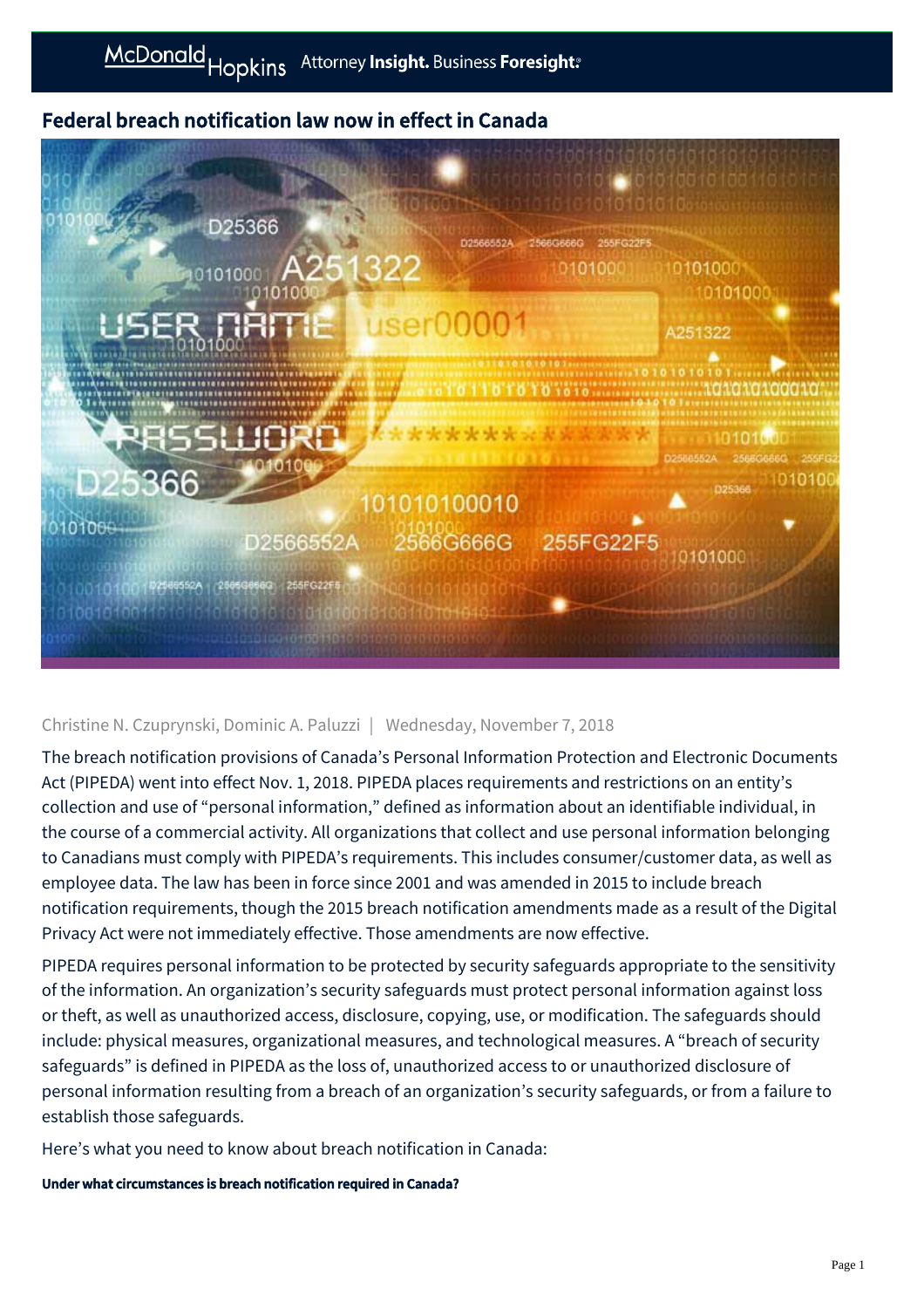The law requires notification to both the Office of the Privacy Commissioner of Canada (OPC) and impacted individuals in the event the breach results in a risk of harm to the impacted individual(s). PIPEDA calls this a "real risk of significant harm (RROSH) to an individual." The [OPC provides guidance](https://www.priv.gc.ca/en/privacy-topics/privacy-breaches/respond-to-a-privacy-breach-at-your-business/gd_pb_201810/) that:

"Significant harm includes bodily harm, humiliation, damage to reputation or relationships, loss of employment, business or professional opportunities, financial loss, identity theft, negative effects on the credit record and damage to or loss of property. Factors that are relevant to determining whether a breach of security safeguards creates a real risk of significant harm include the sensitivity of the personal information involved in the breach of security safeguards and the probability the personal information has been/is/will be misused."

#### Who is responsible for notifying?

The law follows the format of many of the U.S. state data breach notification laws in that the obligation to notify rests with the entity/organization in control of the personal information implicated in the breach (here, referred to as the "controlling entity").

If the controlling entity has transferred the personal information to a third party for processing, and the third party suffers the breach, the controlling entity still has the obligation to notify. As such, the OPC recommends including strong provisions in contracts with third parties that require those third parties to notify the controlling entity in the event of a breach.

## How quickly should notice be made?

The law requires that notification to individuals be given as soon as feasible after an entity has determined that a breach of security safeguards involving a real risk of significant harm has occurred.

#### What should the notice include?

The notification must include the following information:

- A description of the circumstances of the breach.
- The day on which, or period during which, the breach occurred or, if neither is known, the approximate period.
- A description of the personal information that is the subject of the breach to the extent that the information is known.
- A description of the steps that the organization has taken to reduce the risk of harm that could result from the breach.
- A description of the steps that affected individuals could take to reduce the risk of harm that could result from the breach or to mitigate that harm.
- Contact information that the affected individual can use to obtain further information about the breach.

#### How should notice be provided?

The law requires direct notice (in person, by telephone, mail, email or any other form of communication that a reasonable person would consider appropriate in the circumstances) unless direct notice would cause more harm to the individuals, is not feasible for the breached entity, or is not possible given a lack of contact information available to the breached entity.

#### Are there any other notification obligations?

An entity that notifies an individual of a breach involving a RROSH must also notify any government